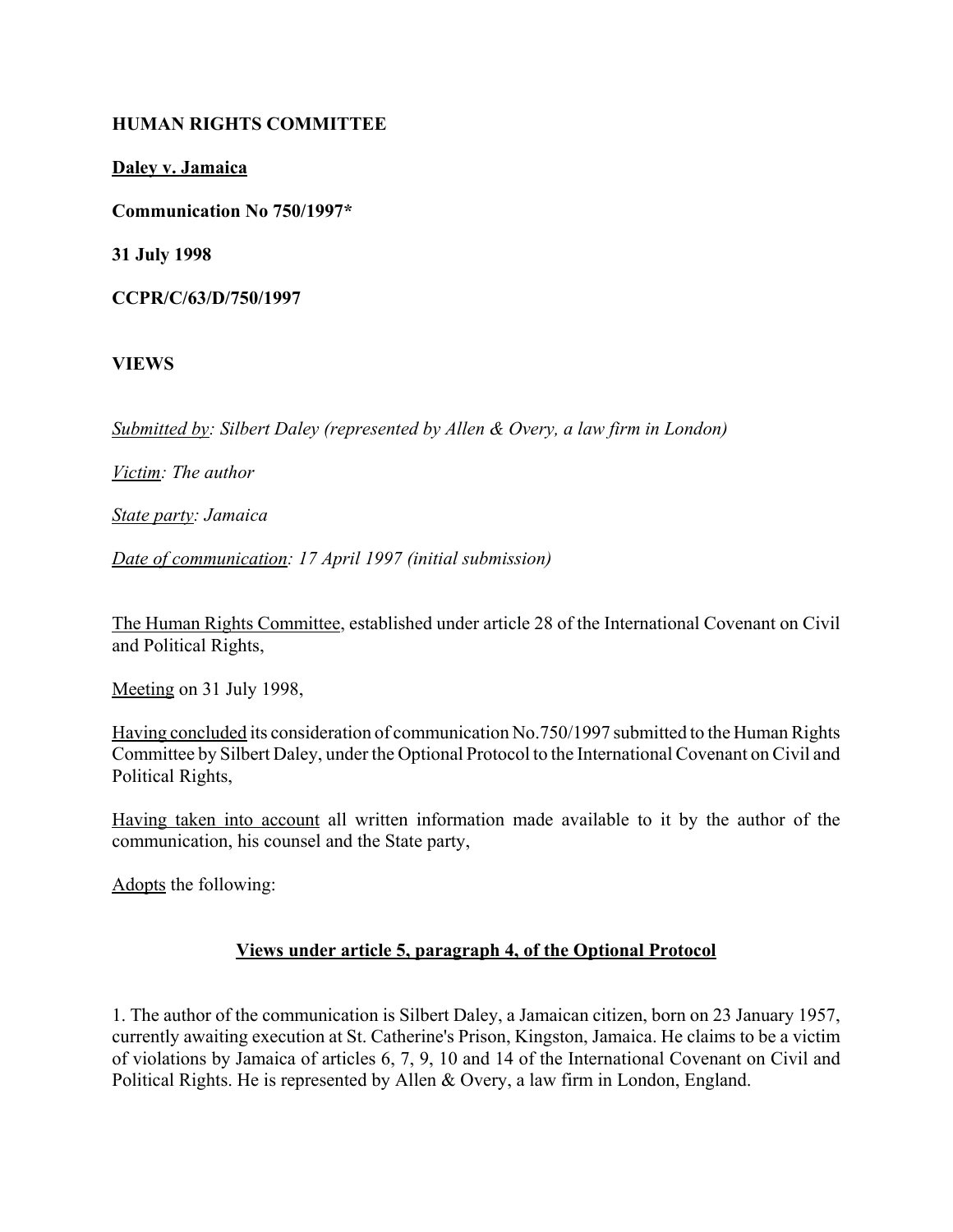### Facts as presented

2.1 The author was convicted of capital murder on 10 June 1992. His appeal against his conviction succeeded and on 30 January 1995 the Court of Appeal ordered a retrial. At the end of the retrial, on 26 October 1995, the author was again convicted of capital murder. His appeal was dismissed on 22 July 1996. His application for special leave to appeal was dismissed by the Judicial Committee of the Privy Council on 9 April 1997. Counsel notes that the author has not pursued a constitutional motion, and argues that in the circumstances of the author's case, this would not constitute an available remedy to the author, due to the high costs involved and the absence of legal aid.

2.2 At trial, the case for the prosecution was that the author, on 24 November 1988 at about 6.45 a.m., murdered one Neville Burnett, a security guard, in furtherance of a robbery. The case was solely based on the evidence of a witness, Dennis Dias, who identified the author as the perpetrator of the murder. According to his evidence, he was sitting in a parked van early in the morning of 24 November 1988, when he saw a man wandering back and forth along another road. He recognized him as 'Junior White' or 'Sleepy Boy', whom he had known since basic school. He then saw a car pulling up outside the Bank across the street. The driver of the car, Neville Burnett, removed a bag from the car and approached the night deposit box of the Bank. Junior White then walked up behind him and shot him in the head. The attacker walked away with the bag and got into a white motorcar which had two other occupants. The witness followed the car to 85 Red Hills Road, where the attacker was dropped off. According to the witness, Junior White was known to live at this address. At trial, Mr. Dias identified the author as the same person known to him as Junior White or Sleepy Boy.

2.3 Based on information given by Mr. Dias to the police, an arrest warrant was drawn up for the arrest of Junior White. He was however not found at the address given by Mr. Dias.

2.4 On 12 September 1991, nearly three years later, Mr. Dias was collected by the police and driven to a gas station where he identified the author as the person who killed Neville Burnett. The author was later arrested.

2.5 At trial, the author gave an unsworn statement from the dock in which he denied any knowledge of the killing. The defence case was based on mistaken identity.

# The complaint

3.1 Counsel claims that the author was only informed of the charges against him a month and a half after his arrest on 12 September 1991. This is said to constitute a violation of articles 9(2) and 14(3)(a) of the Covenant.

3.2 Counsel claims that after his arrest, the author was beaten by four policemen at Constant Police Station. After his transfer to Half Way Tree Lock Up, the author was allegedly kept in a cell with up to 14 other men and allowed out for only short periods of time. There was no bedding in the cell and he had to sleep on the floor. There were no proper toilet facilities. After his transfer to the General Penitentiary, the author claims that he was kept with three inmates in an insect-infested cell. He was not given slop buckets.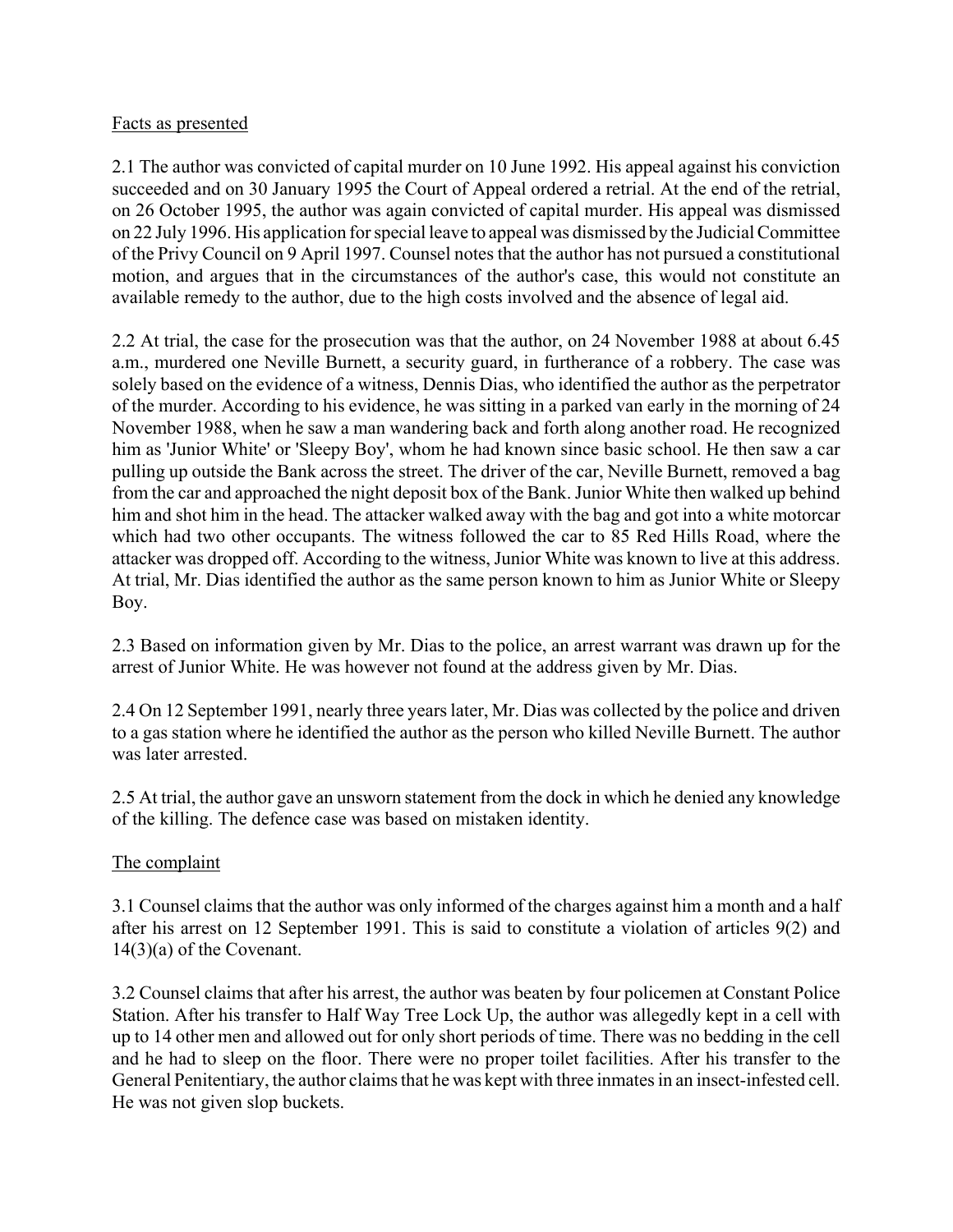3.3 Counsel claims that the author's representative at the retrial was flagrantly incompetent, thereby depriving the author of a fair trial in violation of article 14(3) of the Covenant. It is submitted that the trial judge had to intervene on several occasions and that counsel made major errors: in particular, she failed to cross-examine properly the main prosecution witness, told the jury that the author's alleged accomplice had been sentenced to death in another trial, misquoted evidence, put false suggestions, mis-stated the basic law. In the summing-up, the judge pointed out several errors made by counsel and told the jury not to visit her mistakes upon the accused. It is further submitted that counsel failed to keep an appointment with a character witness who was to testify for the author, and then closed the case without asking for an adjournment in order to obtain the presence of the witness.

3.4 Counsel claims that the delay of 2 years and 7 months between the author's first conviction (10 June 1992) and the hearing of his appeal (30 January 1995), as well as the overall delay of 4 years and 10 months between the date of his original conviction and the hearing of the Privy Council appeal on 9 April 1997, is in violation of articles 9(3), 14(3)(c) and (5) of the Covenant.

3.5 With regard to the appeal, it is submitted that the author only met with his appeal lawyer on one occasion for about ten to fifteen minutes. Counsel claims that this was insufficient to ensure adequate preparation of the appeal and that this amounted to a violation of article 14(3)(b) of the Covenant. It is moreover submitted that at the hearing of the appeal in July 1996, the author's legal representative admitted that he could not support the appeal, thereby effectively abandoning the appeal and leaving the author without representation, in violation of article 14(3)(d) of the Covenant.

3.6 Counsel claims that the author is a victim of a violation of articles 7 and 10, paragraph 1, of the Covenant, because of the length of time spent on death row. In this context, reference is made to the decisions of the Judicial Committee of the Privy Council in Earl Pratt and Ivan Morgan v. the Attorney General of Jamaica and in Guerra v. Baptiste and Others. In this connection, counsel points out that the author was imprisoned on death row from 10 June 1992 (the date of his first conviction) to 30 January 1995 (when a retrial was ordered). He was released on bail on 10 August 1995, but again imprisoned on death row since 26 October 1995, the date of his second conviction. It is submitted that the accumulated time spent on death row, in being taken off death row and sent back to it, results in an agony of suspense and amounts to a violation of articles 7 and 10 (1) of the Covenant.

3.7 After his conviction, the author was kept in detention in St. Catherine's District Prison. Counsel refers to several reports describing the conditions in the prison and submits that the author is kept in solitary confinement in a 9 x 6 foot cell for up to 23 hours a day. No mattress is provided and the author sleeps on a sponge. There is no integral sanitation and he has to use a slops bucket for his toilet. There is inadequate ventilation and no artificial lighting. It is submitted that the conditions of detention to which the author has been and continues to be subjected are in breach of the United Nations Standard Minimum Rules for the Treatment of Prisoners and constitute a violation of articles 7 and 10(1) of the Covenant.

3.8 It is further submitted that the author has been subjected to numerous assaults from other prisoners which, on one occasion, resulted in the author spending three weeks in hospital. According to the author, other prisoners are plotting to kill him. His requests to be moved to another prison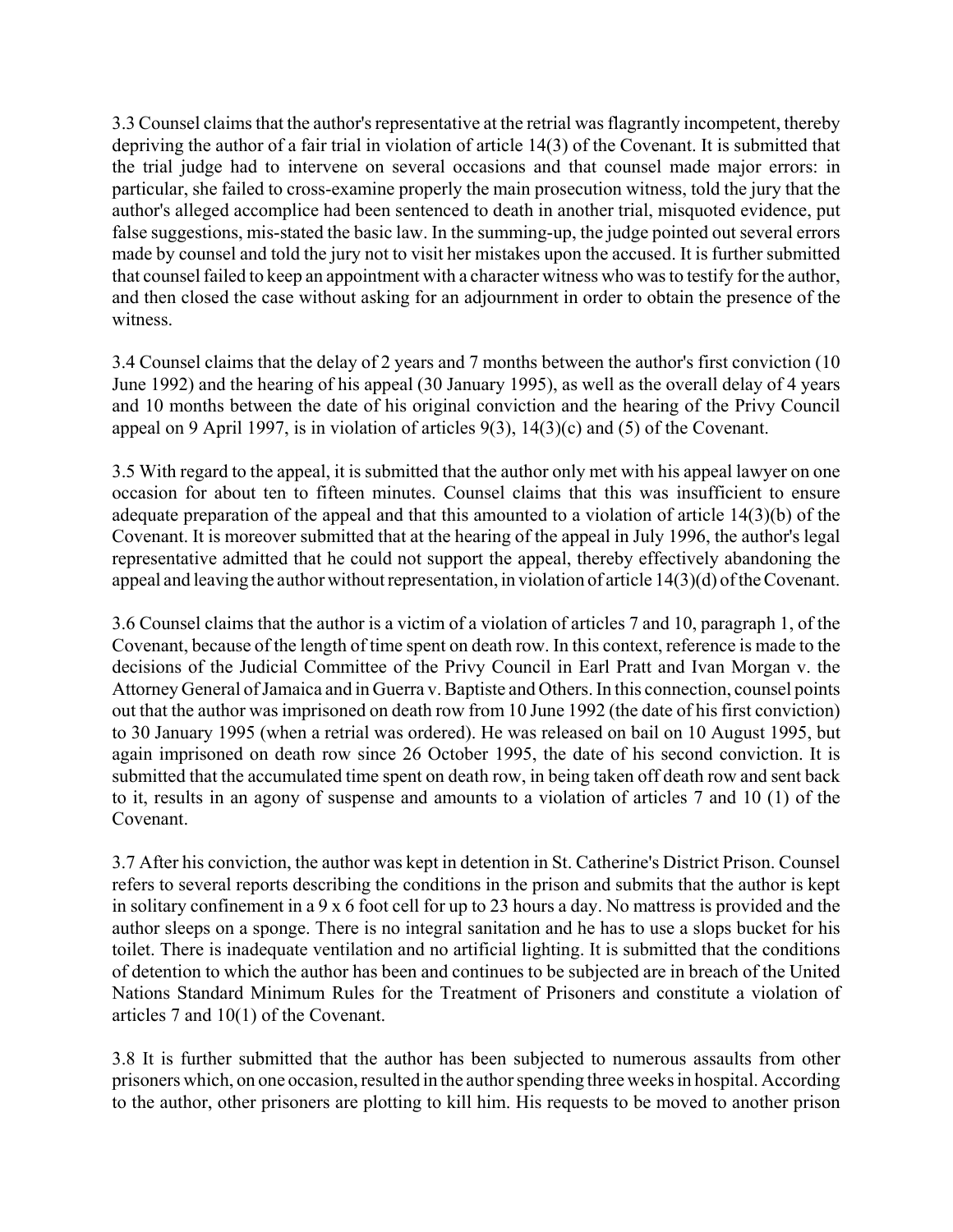block have only been temporarily allowed. Counsel submits that he has written to the Superintendent and to the Commissioner of Corrections to no effect.

3.9 Finally, counsel argues that the imposition of the death penalty after a trial in which the provisions of the Covenant were not respected constitutes a violation of article 6 of the Covenant.

# State party's observations and counsel's comments thereon

4.1 By note of 25 June 1997, the State party denies that any breaches of the Covenant occurred in the author's case.

4.2 With regard to the author's claim that he was detained for one-and-a-half month before being formally charged, the State party submits that in any event the author was made aware of the charges against him at the time of his arrest.

4.3 With regard to the delay of two and a half years between the first conviction and the hearing of the author's appeal, the State party acknowledges that such a delay is longer than is desirable, but submits that it did not lead to any prejudice to the author. It further notes that, once the appeal was heard, the subsequent proceedings were initiated without delay.

4.4 Concerning the behaviour of counsel for the author at the (second) appeal, the State party notes that the author was represented by a highly respected and competent Queen's Counsel. According to the State party, the manner in which counsel conducted the appeal is not the responsibility of the State unless agents of the State prevented him from doing his duty. Since this was not the case, the State party denies that it is responsible for a violation of the Covenant in this respect.

4.5 With regard to the competence of counsel during the trial, the State party submits that a thorough examination of the transcript will show that there are no reasons to criticise counsel's conduct and that no prejudice to the author occurred.

5.1 In his comments, dated 7 November 1997, counsel for the author notes that the State party has not made any observation in relation to the claims under articles 7 and 10, paragraph 1, of the Covenant, nor has it carried out an investigation into the assaults committed on the applicant by other inmates.

5.2 In support of his claim that a delay of one and a half month in formally charging the author constitutes a violation of article 9 and 14(3)(a), counsel refers to the Committee's Views in communication Nos. 707/1996<sup>1</sup> and 248/1987<sup>2</sup>. Counsel adds that during that period of time, the author was also denied access to a lawyer or contact with his family. According to counsel, in not being allowed access to a lawyer for six weeks, the author could not take proceedings on his own initiative to have the lawfulness of his detention determined.

5.3 With regard to the delay of two years and seven months between his conviction and the hearing of his appeal, counsel argues that the fact that further proceedings took place with dispatch is irrelevant, and reiterates his claim that this particular delay as well as the overall delay of 4 years and ten months between the date of his original conviction and the hearing by the Privy Council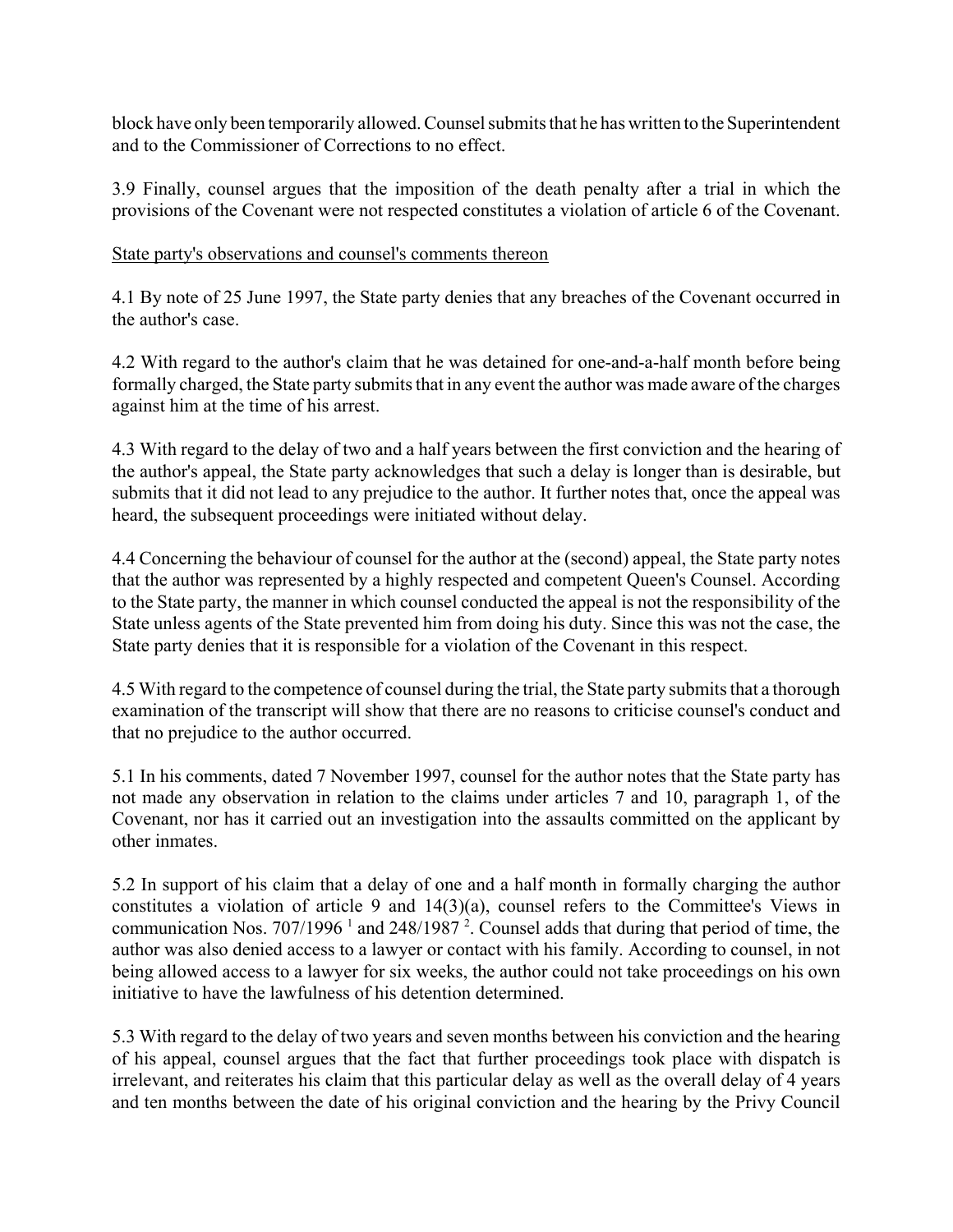constitutes a breach of articles 9(3), 14(3)(c) and 14(5) of the Covenant.

5.4 With respect to the conduct of the defence at the trial, counsel reiterates his claim that the transcript clearly shows trial counsel's incompetence and that this prevented a meaningful defence being put forward to the jury.

5.5 With regard to the abandonment of the appeal by counsel, reference is made to the Committee's jurisprudence.

# Issues and proceedings before the Committee

6.1 Before considering any claims contained in a communication, the Human Rights Committee must, in accordance with article 87 of its rules of procedure, decide whether or not it is admissible under the Optional Protocol to the Covenant.

6.2 The Committee has ascertained, as required under article 5, paragraph 2(a), of the Optional Protocol, that the same matter is not being examined under another procedure of international investigation or settlement.

6.3 The Committee notes that the State party has forwarded comments on the merits of the communication and that it has not challenged the admissibility of the communication. The Committee therefore declares the communication admissible and proceeds, without further delay, to an examination of the substance of the claims in the light of all the information made available to it by the parties, as required by article 5, paragraph 1, of the Optional Protocol.

7.1 The author has alleged that he was not informed of the charges against him until six weeks after his arrest. The Committee notes that the State party has replied that even if he was not formally charged, he was made aware of the charges against him. At his second trial (October 1995) the author himself testified that the two policemen who arrested him told him that "they were taking me for the death of Neville Burnett on the 24th of November 1988". However, the State party's reply implies an acknowledgement that the author was not brought before a judge or judicial officer until after six weeks of detention. The Committee refers to its jurisprudence<sup>3</sup> under the Optional Protocol, according to which delays in bringing an arrested person before a judge should not exceed a few days<sup>4</sup>. A delay of six weeks cannot be deemed compatible with the requirements of article 9, paragraph 3.

7.2 The Committee notes that the State party has failed to address the author's claims that he was beaten up by policemen after his arrest and that he was kept in deplorable conditions of detention before his trial. In the absence of a reply from the State party, due weight must be given to the author's detailed allegations. The Committee finds that the beatings and the conditions of pre-trial detention as described by the author constitute a violation of articles 7 and 10, paragraph 1, of the Covenant.

7.3 The author has claimed that the bad quality of the defence put forward by his counsel at trial resulted in depriving him of a fair trial. In this context, the Committee recalls its jurisprudence that the State party cannot be held accountable for alleged errors made by a defence lawyer, unless it was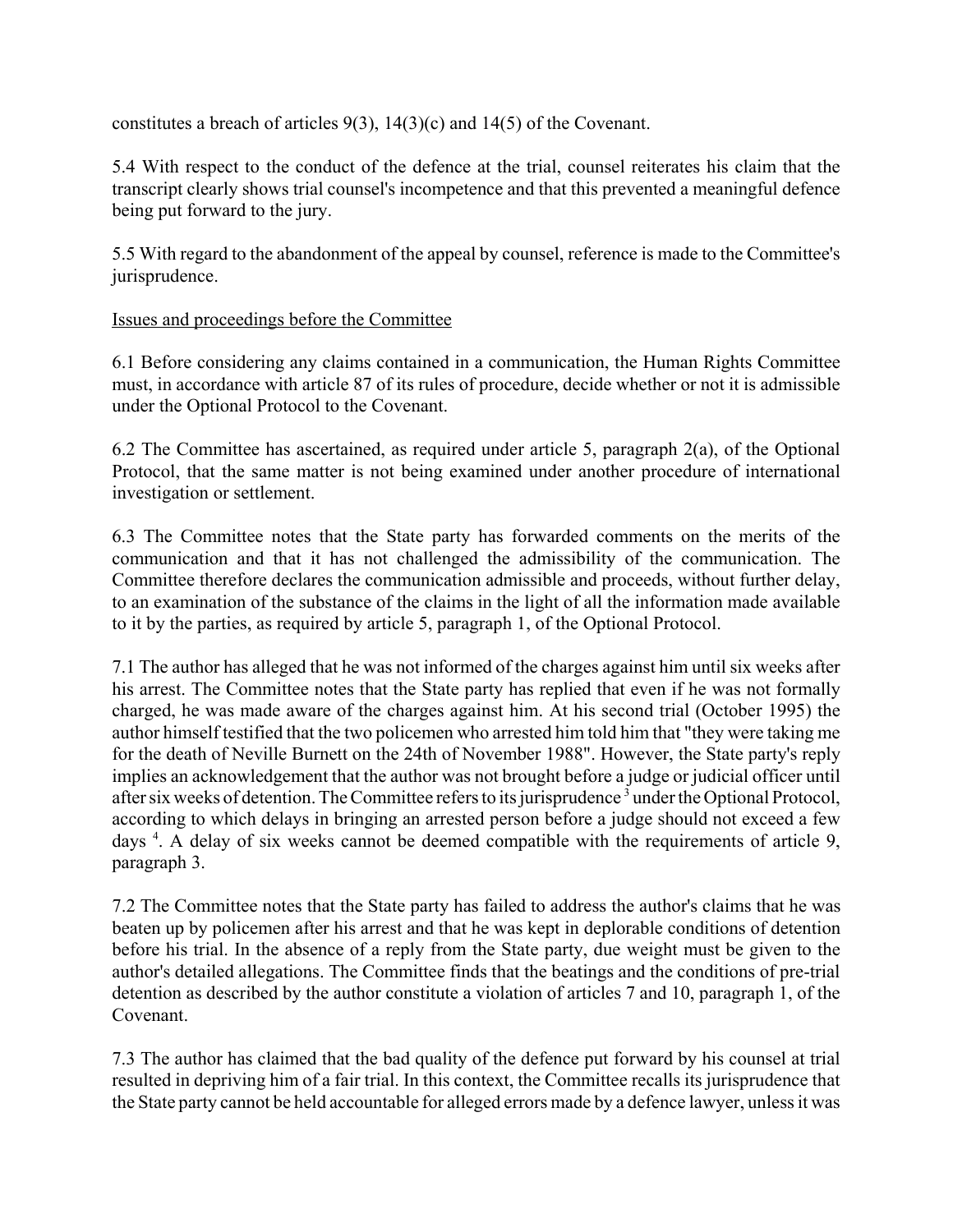or should have been manifest to the judge that the lawyer's behaviour was incompatible with the interests of justice. The material before the Committee does not show that this was so in the instant case, and consequently, there is no basis for a finding of a violation of article 14, paragraph 3, in this respect.

7.4 Counsel has claimed that the delay between the author's first conviction and the hearing of his appeal, a period of 2 years and 7 months, constitutes a violation of articles 9, paragraph 3, and 14, paragraph 3(c). The State party has acknowledged that such a delay is undesirable, but has not offered any explanation justifying the delay. In the circumstances, the Committee finds that the length of the delay is in violation of article 14(3) (c), in conjunction with article 14 (5), of the Covenant.

7.5 With regard to counsel's claim that the author was not effectively represented on appeal, the Committee notes that the author's legal representative on appeal conceded that there was no merit in the appeal. The Committee recalls its jurisprudence  $<sup>5</sup>$  that under article 14, paragraph 3(d), the</sup> court should ensure that the conduct of a case by a lawyer is not incompatible with the interests of justice. While it is not for the Committee to question counsel's professional judgement, the Committee considers that in a capital case, when counsel for the accused concedes that there is no merit in the appeal, the Court should ascertain whether counsel has consulted with the accused and informed him accordingly. If not, the Court must ensure that the accused is so informed and given an opportunity to engage other counsel. The Committee is of the opinion that in the instant case, Mr. Daley should have been informed that his legal aid counsel was not going to argue any grounds in support of his appeal, so that he could have considered any remaining options open to him. The Committee concludes that there has been a violation of article 14, paragraph 3(d), in respect to the author's appeal. In the light of the above, there is no need for the Committee to address the author's claim of a violation of article 14 (3) (b) in relation to the preparation of the appeal.

7.6 The author has claimed that his continued detention on death row in itself, as well the conditions of this detention, constitute a violation of articles 7 and 10, paragraph 1, of the Covenant. The Committee reaffirms its constant jurisprudence <sup>6</sup> that detention on death row for a specific period - in this case two years and seven months after his first conviction, and two years and eight months after his second conviction - does not violate the Covenant in the absence of further compelling circumstances. The conditions of detention may, however, constitute a violation of articles 7 and 10 of the Covenant. Mr. Daley alleges that he is detained in particularly bad and insalubrious conditions on death row; this claim is supported by reports which are annexed to counsel's submission. There is lack of sanitation, light, ventilation and bedding. Counsel's submission takes up the main elements of these reports and shows that the prison conditions affect Silbert Daley himself, as a prisoner on death row. Furthermore, the author has claimed that he has been assaulted regularly by other inmates, leading to his hospitalization, and that the State party has taken no measures to protect him. The author's claims have not been refuted by the State party, which remains silent on the issue. The Committee considers that the conditions of detention described by counsel and which affect Mr. Daley directly are such as to violate his right to be treated with humanity and respect for the inherent dignity of his person, and are thus contrary to article 10, paragraph 1.

7.7 The Committee considers that the imposition of a sentence of death upon conclusion of a trial in which the provisions of the Covenant have not been respected constitutes a violation of article 6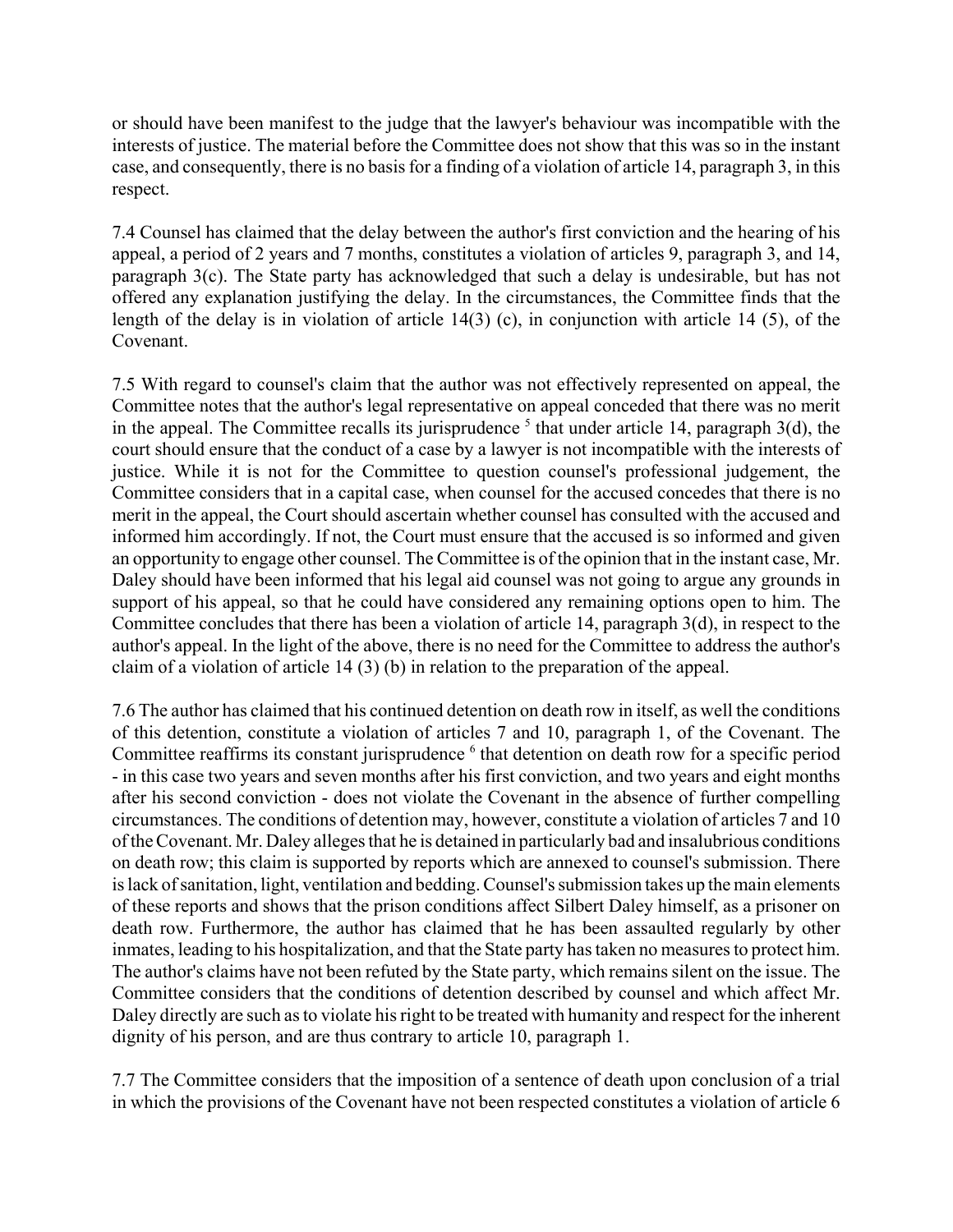of the Covenant if no further appeal against sentence is possible. In Mr. Daley's case, the final sentence was passed without the guarantee of a proper defence at appeal, in violation of article 14, paragraph 3(d), of the Covenant. It must therefore be concluded that the right protected under article 6 has also been violated.

8. The Human Rights Committee, acting under article 5, paragraph 4, of the Optional Protocol to the International Covenant on Civil and Political rights, is of the view that the facts before it disclose violations of articles 7, 9, paragraph 3, 10, paragraph 1, 14, paragraph 3 (c)  $\&$  (d) juncto paragraph 5, and consequently of article 6 of the Covenant.

9. Under article 2, paragraph 3, of the Covenant, the State party is under an obligation to provide Silbert Daley with an effective remedy, including commutation, compensation and early release. The State party is under an obligation to ensure that similar violations do not occur in the future.

10. On becoming a State party to the Optional Protocol, Jamaica recognized the competence of the Committee to determine whether there has been a violation of the Covenant or not. This case was submitted for consideration before Jamaica's denunciation of the Optional Protocol became effective on 23 January 1998; in accordance with article 12(2) of the Optional Protocol the communication is subject to the continued application of the Optional Protocol. Pursuant to article 2 of the Covenant, the State party has undertaken to ensure to all individuals within its territory and subject to its jurisdiction the rights recognized in the Covenant and to provide an effective and enforceable remedy in case a violation has been established. The Committee wishes to receive from the State party, within 90 days, information about the measures taken to give effect to the Committee's Views.

1/ Patrick Taylor v. Jamaica, Views adopted on 18 July 1997.

 $\frac{1}{2}$ 

2/ Glenford Campbell v. Jamaica, Views adopted on 30 March 1992.

4/ See also General Comment 8 {16} of 27 July 1982, para.2.

<sup>\*</sup> The following members of the Committee participated in the examination of the present communication: Mr. Nisuke Ando, Mr. Prafullachandra N. Bhagwati, Mr. Th. Buergenthal, Lord Colville, Mr. Omran El Shafei, Ms. Elizabeth Evatt, Mr. Eckart Klein, Mr. David Kretzmer, Ms. Cecilia Medina Quiroga, Mr. Fausto Pocar, Mr. Julio Prado Vallejo, Mr. Martin Scheinin, and Mr. Maxwell Yalden.

<sup>3/</sup> See inter alia the Committee's Views in cases Nos. 702/1996 (Clifford McLawrence v. Jamaica), adopted on 18 July 1997, paragraph 5.6, and 704/1996 (Steve Shaw v. Jamaica) adopted on 2 April 1998, paragraph 7.3.

<sup>5/</sup> See, inter alia, the Committee's Views in cases Nos. 734/1997 (Anthony McLeod v. Jamaica), adopted on 31 March 1998, paragraph 6.3; 537/1993 (Paul Anthony Nelly v. Jamaica), adopted on 17 July 1996, paragraph 9.5.